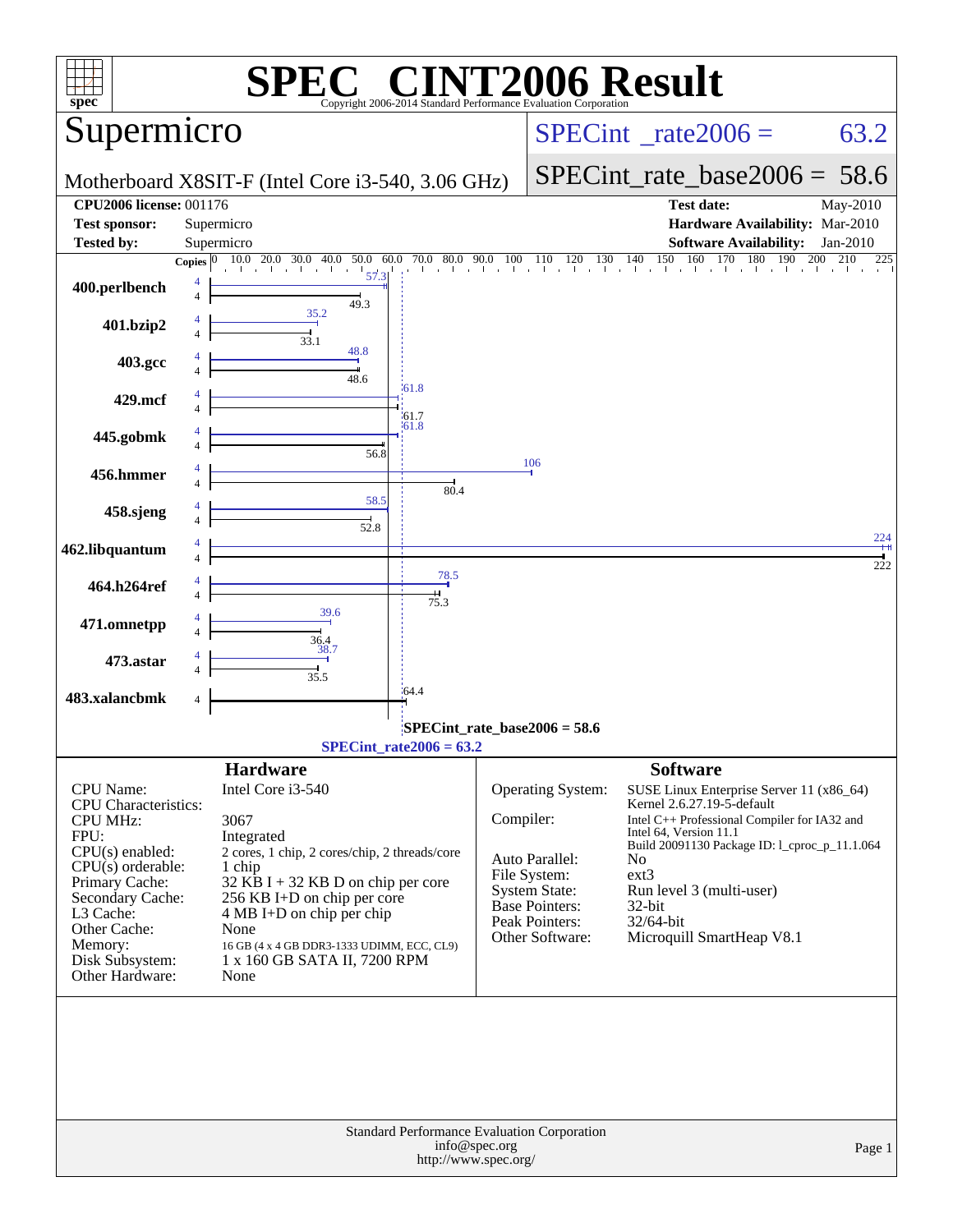

# **[SPEC CINT2006 Result](http://www.spec.org/auto/cpu2006/Docs/result-fields.html#SPECCINT2006Result)**

## Supermicro

## SPECint rate  $2006 = 63.2$

Motherboard X8SIT-F (Intel Core i3-540, 3.06 GHz)

[SPECint\\_rate\\_base2006 =](http://www.spec.org/auto/cpu2006/Docs/result-fields.html#SPECintratebase2006) 58.6

**[CPU2006 license:](http://www.spec.org/auto/cpu2006/Docs/result-fields.html#CPU2006license)** 001176 **[Test date:](http://www.spec.org/auto/cpu2006/Docs/result-fields.html#Testdate)** May-2010 **[Test sponsor:](http://www.spec.org/auto/cpu2006/Docs/result-fields.html#Testsponsor)** Supermicro **[Hardware Availability:](http://www.spec.org/auto/cpu2006/Docs/result-fields.html#HardwareAvailability)** Mar-2010 **[Tested by:](http://www.spec.org/auto/cpu2006/Docs/result-fields.html#Testedby)** Supermicro **[Software Availability:](http://www.spec.org/auto/cpu2006/Docs/result-fields.html#SoftwareAvailability)** Jan-2010

#### **[Results Table](http://www.spec.org/auto/cpu2006/Docs/result-fields.html#ResultsTable)**

|                  | <b>Base</b>   |                |       |                                                                                                          |       |                |       |               | <b>Peak</b>    |              |                |              |                |              |  |
|------------------|---------------|----------------|-------|----------------------------------------------------------------------------------------------------------|-------|----------------|-------|---------------|----------------|--------------|----------------|--------------|----------------|--------------|--|
| <b>Benchmark</b> | <b>Copies</b> | <b>Seconds</b> | Ratio | <b>Seconds</b>                                                                                           | Ratio | <b>Seconds</b> | Ratio | <b>Copies</b> | <b>Seconds</b> | <b>Ratio</b> | <b>Seconds</b> | <b>Ratio</b> | <b>Seconds</b> | <b>Ratio</b> |  |
| 400.perlbench    |               | 792            | 49.3  | 793                                                                                                      | 49.3  | 794            | 49.2  |               | 682            | 57.3         | 674            | 58.0         | 683            | 57.2         |  |
| 401.bzip2        |               | 1165           | 33.1  | 1167                                                                                                     | 33.1  | 1173           | 32.9  |               | 1095           | 35.3         | 1097           | 35.2         | 1097           | 35.2         |  |
| $403.\text{gcc}$ |               | 663            | 48.6  | 663                                                                                                      | 48.6  | 656            | 49.1  |               | 663            | 48.6         | 659            | 48.8         | 660            | 48.8         |  |
| $429$ .mcf       |               | 591            | 61.7  | 591                                                                                                      | 61.7  | 590            | 61.8  |               | 589            | 61.9         | 591            | 61.8         | 591            | 61.7         |  |
| $445$ .gobmk     |               | 739            | 56.8  | 739                                                                                                      | 56.8  | 733            | 57.2  |               | 683            | 61.5         | 679            | 61.8         | 679            | 61.8         |  |
| 456.hmmer        |               | 465            | 80.2  | 464                                                                                                      | 80.4  | 463            | 80.5  |               | 352            | 106          | 353            | 106          | 352            | 106          |  |
| $458$ .sjeng     |               | 916            | 52.8  | 916                                                                                                      | 52.8  | 913            | 53.0  |               | 825            | 58.7         | 831            | 58.2         | 828            | 58.5         |  |
| 462.libquantum   |               | 374            | 222   | 373                                                                                                      | 222   | 374            | 222   |               | 370            | 224          | 374            | 222          | 371            | 224          |  |
| 464.h264ref      |               | 1176           | 75.3  | 1195                                                                                                     | 74.1  | 1169           | 75.8  |               | 1133           | 78.1         | 1128           | 78.5         | 1127           | 78.5         |  |
| 471.omnetpp      |               | 687            | 36.4  | 687                                                                                                      | 36.4  | 687            | 36.4  |               | 632            | 39.6         | 631            | 39.6         | 633            | 39.5         |  |
| 473.astar        |               | 789            | 35.6  | 792                                                                                                      | 35.5  | 796            | 35.3  |               | 725            | 38.7         | 727            | 38.6         | 726            | 38.7         |  |
| 483.xalancbmk    |               | 428            | 64.4  | 428                                                                                                      | 64.4  | 428            | 64.4  |               | 428            | 64.4         | 428            | 64.4         | 428            | 64.4         |  |
|                  |               |                |       | Results appear in the order in which they were run. Bold underlined text indicates a median measurement. |       |                |       |               |                |              |                |              |                |              |  |

#### **[Submit Notes](http://www.spec.org/auto/cpu2006/Docs/result-fields.html#SubmitNotes)**

The config file option 'submit' was used. numactl was used to bind copies to the cores

### **[Operating System Notes](http://www.spec.org/auto/cpu2006/Docs/result-fields.html#OperatingSystemNotes)**

'ulimit -s unlimited' was used to set the stack size to unlimited prior to run

### **[Platform Notes](http://www.spec.org/auto/cpu2006/Docs/result-fields.html#PlatformNotes)**

 Fan speed set to Full Speed in BIOS Setup. As tested, the system used a Supermicro CSE-827H-R920B chassis. The chassis is bundled with a PWS-920P-1R power supply, SNK-P0046P heatsink, and 4 FAN-00111L4 cooling fans.

### **[General Notes](http://www.spec.org/auto/cpu2006/Docs/result-fields.html#GeneralNotes)**

Binaries were compiled on SLES 10 with Binutils 2.18.50.0.7.20080502

## **[Base Compiler Invocation](http://www.spec.org/auto/cpu2006/Docs/result-fields.html#BaseCompilerInvocation)**

[C benchmarks](http://www.spec.org/auto/cpu2006/Docs/result-fields.html#Cbenchmarks): [icc -m32](http://www.spec.org/cpu2006/results/res2010q3/cpu2006-20100608-11661.flags.html#user_CCbase_intel_icc_32bit_5ff4a39e364c98233615fdd38438c6f2)

Continued on next page

Standard Performance Evaluation Corporation [info@spec.org](mailto:info@spec.org) <http://www.spec.org/>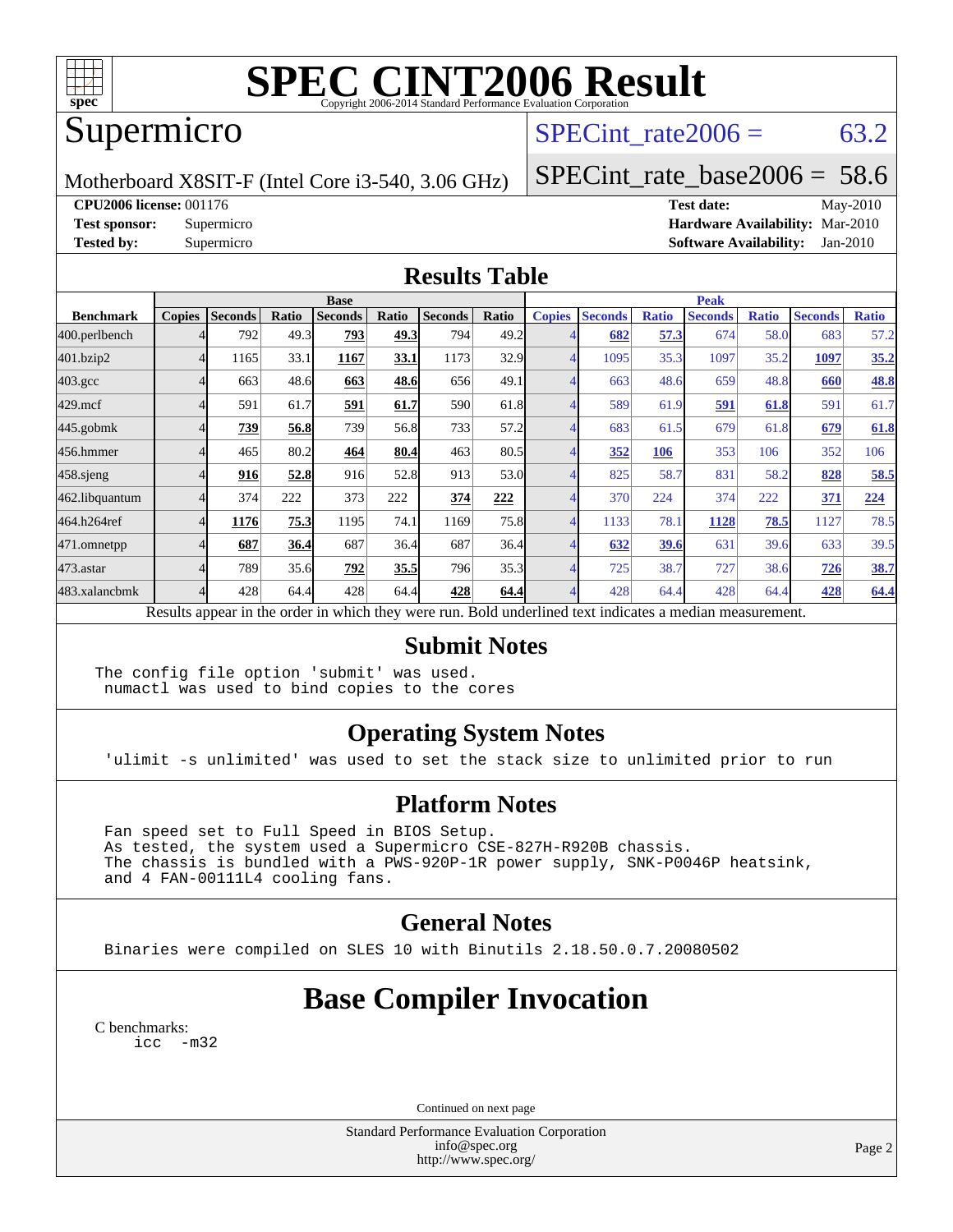| <b>SPEC CINT2006 Result</b><br>spec <sup>®</sup><br>Copyright 2006-2014 Standard Performance Evaluation Corporation                                             |                                                                                                                 |  |  |  |  |  |  |  |
|-----------------------------------------------------------------------------------------------------------------------------------------------------------------|-----------------------------------------------------------------------------------------------------------------|--|--|--|--|--|--|--|
| Supermicro                                                                                                                                                      | 63.2<br>SPECint rate $2006 =$                                                                                   |  |  |  |  |  |  |  |
| Motherboard X8SIT-F (Intel Core i3-540, 3.06 GHz)                                                                                                               | $SPECint_rate_base2006 = 58.6$                                                                                  |  |  |  |  |  |  |  |
| <b>CPU2006 license: 001176</b><br><b>Test sponsor:</b><br>Supermicro<br><b>Tested by:</b><br>Supermicro                                                         | <b>Test date:</b><br>May-2010<br>Hardware Availability: Mar-2010<br><b>Software Availability:</b><br>$Jan-2010$ |  |  |  |  |  |  |  |
| <b>Base Compiler Invocation (Continued)</b><br>$C_{++}$ benchmarks:<br>icpc -m32                                                                                |                                                                                                                 |  |  |  |  |  |  |  |
| <b>Base Portability Flags</b><br>400.perlbench: -DSPEC_CPU_LINUX_IA32<br>462.libquantum: -DSPEC_CPU_LINUX<br>483.xalancbmk: - DSPEC CPU LINUX                   |                                                                                                                 |  |  |  |  |  |  |  |
| <b>Base Optimization Flags</b><br>C benchmarks:                                                                                                                 |                                                                                                                 |  |  |  |  |  |  |  |
| -xSSE4.2 -ipo -03 -no-prec-div -static -opt-prefetch                                                                                                            |                                                                                                                 |  |  |  |  |  |  |  |
| $C++$ benchmarks:<br>-xSSE4.2 -ipo -03 -no-prec-div -opt-prefetch -Wl,-z, muldefs<br>-L/home/cmplr/usr3/alrahate/cpu2006.1.1.ic11.1/libic11.1-32bit -lsmartheap |                                                                                                                 |  |  |  |  |  |  |  |
| <b>Base Other Flags</b>                                                                                                                                         |                                                                                                                 |  |  |  |  |  |  |  |
| C benchmarks:                                                                                                                                                   |                                                                                                                 |  |  |  |  |  |  |  |
| 403.gcc: -Dalloca=_alloca                                                                                                                                       |                                                                                                                 |  |  |  |  |  |  |  |
| <b>Peak Compiler Invocation</b><br>C benchmarks (except as noted below):<br>$-m32$<br>icc                                                                       |                                                                                                                 |  |  |  |  |  |  |  |
| 401.bzip2: icc -m64                                                                                                                                             |                                                                                                                 |  |  |  |  |  |  |  |
| 456.hmmer: icc -m64                                                                                                                                             |                                                                                                                 |  |  |  |  |  |  |  |
| 458.sjeng: icc -m64                                                                                                                                             |                                                                                                                 |  |  |  |  |  |  |  |
| 462.libquantum: icc -m64                                                                                                                                        |                                                                                                                 |  |  |  |  |  |  |  |

[C++ benchmarks \(except as noted below\):](http://www.spec.org/auto/cpu2006/Docs/result-fields.html#CXXbenchmarksexceptasnotedbelow) [icpc -m32](http://www.spec.org/cpu2006/results/res2010q3/cpu2006-20100608-11661.flags.html#user_CXXpeak_intel_icpc_32bit_4e5a5ef1a53fd332b3c49e69c3330699)

473.astar: [icpc -m64](http://www.spec.org/cpu2006/results/res2010q3/cpu2006-20100608-11661.flags.html#user_peakCXXLD473_astar_intel_icpc_64bit_fc66a5337ce925472a5c54ad6a0de310)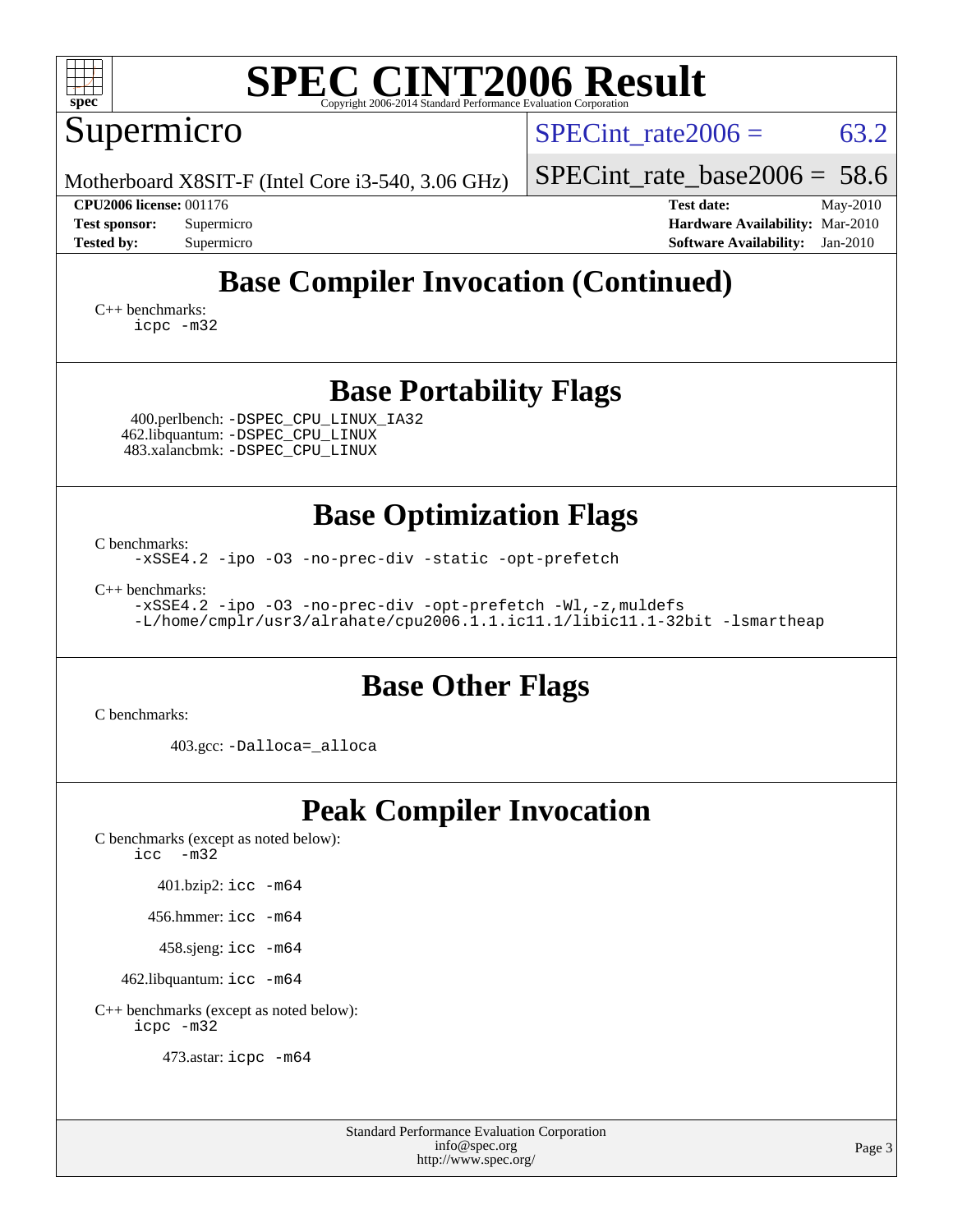

# **[SPEC CINT2006 Result](http://www.spec.org/auto/cpu2006/Docs/result-fields.html#SPECCINT2006Result)**

Supermicro

SPECint rate  $2006 = 63.2$ 

Motherboard X8SIT-F (Intel Core i3-540, 3.06 GHz)

[SPECint\\_rate\\_base2006 =](http://www.spec.org/auto/cpu2006/Docs/result-fields.html#SPECintratebase2006) 58.6

**[CPU2006 license:](http://www.spec.org/auto/cpu2006/Docs/result-fields.html#CPU2006license)** 001176 **[Test date:](http://www.spec.org/auto/cpu2006/Docs/result-fields.html#Testdate)** May-2010 **[Test sponsor:](http://www.spec.org/auto/cpu2006/Docs/result-fields.html#Testsponsor)** Supermicro **[Hardware Availability:](http://www.spec.org/auto/cpu2006/Docs/result-fields.html#HardwareAvailability)** Mar-2010 **[Tested by:](http://www.spec.org/auto/cpu2006/Docs/result-fields.html#Testedby)** Supermicro **[Software Availability:](http://www.spec.org/auto/cpu2006/Docs/result-fields.html#SoftwareAvailability)** Jan-2010

### **[Peak Portability Flags](http://www.spec.org/auto/cpu2006/Docs/result-fields.html#PeakPortabilityFlags)**

 400.perlbench: [-DSPEC\\_CPU\\_LINUX\\_IA32](http://www.spec.org/cpu2006/results/res2010q3/cpu2006-20100608-11661.flags.html#b400.perlbench_peakCPORTABILITY_DSPEC_CPU_LINUX_IA32) 401.bzip2: [-DSPEC\\_CPU\\_LP64](http://www.spec.org/cpu2006/results/res2010q3/cpu2006-20100608-11661.flags.html#suite_peakCPORTABILITY401_bzip2_DSPEC_CPU_LP64) 456.hmmer: [-DSPEC\\_CPU\\_LP64](http://www.spec.org/cpu2006/results/res2010q3/cpu2006-20100608-11661.flags.html#suite_peakCPORTABILITY456_hmmer_DSPEC_CPU_LP64) 458.sjeng: [-DSPEC\\_CPU\\_LP64](http://www.spec.org/cpu2006/results/res2010q3/cpu2006-20100608-11661.flags.html#suite_peakCPORTABILITY458_sjeng_DSPEC_CPU_LP64) 462.libquantum: [-DSPEC\\_CPU\\_LP64](http://www.spec.org/cpu2006/results/res2010q3/cpu2006-20100608-11661.flags.html#suite_peakCPORTABILITY462_libquantum_DSPEC_CPU_LP64) [-DSPEC\\_CPU\\_LINUX](http://www.spec.org/cpu2006/results/res2010q3/cpu2006-20100608-11661.flags.html#b462.libquantum_peakCPORTABILITY_DSPEC_CPU_LINUX) 473.astar: [-DSPEC\\_CPU\\_LP64](http://www.spec.org/cpu2006/results/res2010q3/cpu2006-20100608-11661.flags.html#suite_peakCXXPORTABILITY473_astar_DSPEC_CPU_LP64) 483.xalancbmk: [-DSPEC\\_CPU\\_LINUX](http://www.spec.org/cpu2006/results/res2010q3/cpu2006-20100608-11661.flags.html#b483.xalancbmk_peakCXXPORTABILITY_DSPEC_CPU_LINUX)

## **[Peak Optimization Flags](http://www.spec.org/auto/cpu2006/Docs/result-fields.html#PeakOptimizationFlags)**

[C benchmarks](http://www.spec.org/auto/cpu2006/Docs/result-fields.html#Cbenchmarks):

Standard Performance Evaluation Corporation Page 4 400.perlbench: [-xSSE4.2](http://www.spec.org/cpu2006/results/res2010q3/cpu2006-20100608-11661.flags.html#user_peakPASS2_CFLAGSPASS2_LDCFLAGS400_perlbench_f-xSSE42_f91528193cf0b216347adb8b939d4107)(pass 2) [-prof-gen](http://www.spec.org/cpu2006/results/res2010q3/cpu2006-20100608-11661.flags.html#user_peakPASS1_CFLAGSPASS1_LDCFLAGS400_perlbench_prof_gen_e43856698f6ca7b7e442dfd80e94a8fc)(pass 1) [-ipo](http://www.spec.org/cpu2006/results/res2010q3/cpu2006-20100608-11661.flags.html#user_peakPASS2_CFLAGSPASS2_LDCFLAGS400_perlbench_f-ipo)(pass 2) [-O3](http://www.spec.org/cpu2006/results/res2010q3/cpu2006-20100608-11661.flags.html#user_peakPASS2_CFLAGSPASS2_LDCFLAGS400_perlbench_f-O3)(pass 2) [-no-prec-div](http://www.spec.org/cpu2006/results/res2010q3/cpu2006-20100608-11661.flags.html#user_peakPASS2_CFLAGSPASS2_LDCFLAGS400_perlbench_f-no-prec-div)(pass 2) [-static](http://www.spec.org/cpu2006/results/res2010q3/cpu2006-20100608-11661.flags.html#user_peakPASS2_CFLAGSPASS2_LDCFLAGS400_perlbench_f-static)(pass 2) [-prof-use](http://www.spec.org/cpu2006/results/res2010q3/cpu2006-20100608-11661.flags.html#user_peakPASS2_CFLAGSPASS2_LDCFLAGS400_perlbench_prof_use_bccf7792157ff70d64e32fe3e1250b55)(pass 2) [-ansi-alias](http://www.spec.org/cpu2006/results/res2010q3/cpu2006-20100608-11661.flags.html#user_peakCOPTIMIZE400_perlbench_f-ansi-alias) 401.bzip2: [-xSSE4.2](http://www.spec.org/cpu2006/results/res2010q3/cpu2006-20100608-11661.flags.html#user_peakPASS2_CFLAGSPASS2_LDCFLAGS401_bzip2_f-xSSE42_f91528193cf0b216347adb8b939d4107)(pass 2) [-prof-gen](http://www.spec.org/cpu2006/results/res2010q3/cpu2006-20100608-11661.flags.html#user_peakPASS1_CFLAGSPASS1_LDCFLAGS401_bzip2_prof_gen_e43856698f6ca7b7e442dfd80e94a8fc)(pass 1) [-ipo](http://www.spec.org/cpu2006/results/res2010q3/cpu2006-20100608-11661.flags.html#user_peakPASS2_CFLAGSPASS2_LDCFLAGS401_bzip2_f-ipo)(pass 2) [-O3](http://www.spec.org/cpu2006/results/res2010q3/cpu2006-20100608-11661.flags.html#user_peakPASS2_CFLAGSPASS2_LDCFLAGS401_bzip2_f-O3)(pass 2) [-no-prec-div](http://www.spec.org/cpu2006/results/res2010q3/cpu2006-20100608-11661.flags.html#user_peakPASS2_CFLAGSPASS2_LDCFLAGS401_bzip2_f-no-prec-div)(pass 2) [-static](http://www.spec.org/cpu2006/results/res2010q3/cpu2006-20100608-11661.flags.html#user_peakPASS2_CFLAGSPASS2_LDCFLAGS401_bzip2_f-static)(pass 2) [-prof-use](http://www.spec.org/cpu2006/results/res2010q3/cpu2006-20100608-11661.flags.html#user_peakPASS2_CFLAGSPASS2_LDCFLAGS401_bzip2_prof_use_bccf7792157ff70d64e32fe3e1250b55)(pass 2) [-opt-prefetch](http://www.spec.org/cpu2006/results/res2010q3/cpu2006-20100608-11661.flags.html#user_peakCOPTIMIZE401_bzip2_f-opt-prefetch) [-ansi-alias](http://www.spec.org/cpu2006/results/res2010q3/cpu2006-20100608-11661.flags.html#user_peakCOPTIMIZE401_bzip2_f-ansi-alias) [-auto-ilp32](http://www.spec.org/cpu2006/results/res2010q3/cpu2006-20100608-11661.flags.html#user_peakCOPTIMIZE401_bzip2_f-auto-ilp32) 403.gcc: [-xSSE4.2](http://www.spec.org/cpu2006/results/res2010q3/cpu2006-20100608-11661.flags.html#user_peakCOPTIMIZE403_gcc_f-xSSE42_f91528193cf0b216347adb8b939d4107) [-ipo](http://www.spec.org/cpu2006/results/res2010q3/cpu2006-20100608-11661.flags.html#user_peakCOPTIMIZE403_gcc_f-ipo) [-O3](http://www.spec.org/cpu2006/results/res2010q3/cpu2006-20100608-11661.flags.html#user_peakCOPTIMIZE403_gcc_f-O3) [-no-prec-div](http://www.spec.org/cpu2006/results/res2010q3/cpu2006-20100608-11661.flags.html#user_peakCOPTIMIZE403_gcc_f-no-prec-div) [-static](http://www.spec.org/cpu2006/results/res2010q3/cpu2006-20100608-11661.flags.html#user_peakCOPTIMIZE403_gcc_f-static) 429.mcf: [-xSSE4.2](http://www.spec.org/cpu2006/results/res2010q3/cpu2006-20100608-11661.flags.html#user_peakCOPTIMIZE429_mcf_f-xSSE42_f91528193cf0b216347adb8b939d4107) [-ipo](http://www.spec.org/cpu2006/results/res2010q3/cpu2006-20100608-11661.flags.html#user_peakCOPTIMIZE429_mcf_f-ipo) [-O3](http://www.spec.org/cpu2006/results/res2010q3/cpu2006-20100608-11661.flags.html#user_peakCOPTIMIZE429_mcf_f-O3) [-no-prec-div](http://www.spec.org/cpu2006/results/res2010q3/cpu2006-20100608-11661.flags.html#user_peakCOPTIMIZE429_mcf_f-no-prec-div) [-static](http://www.spec.org/cpu2006/results/res2010q3/cpu2006-20100608-11661.flags.html#user_peakCOPTIMIZE429_mcf_f-static) [-opt-prefetch](http://www.spec.org/cpu2006/results/res2010q3/cpu2006-20100608-11661.flags.html#user_peakCOPTIMIZE429_mcf_f-opt-prefetch) 445.gobmk: [-xSSE4.2](http://www.spec.org/cpu2006/results/res2010q3/cpu2006-20100608-11661.flags.html#user_peakPASS2_CFLAGSPASS2_LDCFLAGS445_gobmk_f-xSSE42_f91528193cf0b216347adb8b939d4107)(pass 2) [-prof-gen](http://www.spec.org/cpu2006/results/res2010q3/cpu2006-20100608-11661.flags.html#user_peakPASS1_CFLAGSPASS1_LDCFLAGS445_gobmk_prof_gen_e43856698f6ca7b7e442dfd80e94a8fc)(pass 1) [-prof-use](http://www.spec.org/cpu2006/results/res2010q3/cpu2006-20100608-11661.flags.html#user_peakPASS2_CFLAGSPASS2_LDCFLAGS445_gobmk_prof_use_bccf7792157ff70d64e32fe3e1250b55)(pass 2) [-O2](http://www.spec.org/cpu2006/results/res2010q3/cpu2006-20100608-11661.flags.html#user_peakCOPTIMIZE445_gobmk_f-O2) [-ipo](http://www.spec.org/cpu2006/results/res2010q3/cpu2006-20100608-11661.flags.html#user_peakCOPTIMIZE445_gobmk_f-ipo) [-no-prec-div](http://www.spec.org/cpu2006/results/res2010q3/cpu2006-20100608-11661.flags.html#user_peakCOPTIMIZE445_gobmk_f-no-prec-div) [-ansi-alias](http://www.spec.org/cpu2006/results/res2010q3/cpu2006-20100608-11661.flags.html#user_peakCOPTIMIZE445_gobmk_f-ansi-alias) 456.hmmer: [-xSSE4.2](http://www.spec.org/cpu2006/results/res2010q3/cpu2006-20100608-11661.flags.html#user_peakCOPTIMIZE456_hmmer_f-xSSE42_f91528193cf0b216347adb8b939d4107) [-ipo](http://www.spec.org/cpu2006/results/res2010q3/cpu2006-20100608-11661.flags.html#user_peakCOPTIMIZE456_hmmer_f-ipo) [-O3](http://www.spec.org/cpu2006/results/res2010q3/cpu2006-20100608-11661.flags.html#user_peakCOPTIMIZE456_hmmer_f-O3) [-no-prec-div](http://www.spec.org/cpu2006/results/res2010q3/cpu2006-20100608-11661.flags.html#user_peakCOPTIMIZE456_hmmer_f-no-prec-div) [-static](http://www.spec.org/cpu2006/results/res2010q3/cpu2006-20100608-11661.flags.html#user_peakCOPTIMIZE456_hmmer_f-static) [-unroll2](http://www.spec.org/cpu2006/results/res2010q3/cpu2006-20100608-11661.flags.html#user_peakCOPTIMIZE456_hmmer_f-unroll_784dae83bebfb236979b41d2422d7ec2) [-ansi-alias](http://www.spec.org/cpu2006/results/res2010q3/cpu2006-20100608-11661.flags.html#user_peakCOPTIMIZE456_hmmer_f-ansi-alias) [-auto-ilp32](http://www.spec.org/cpu2006/results/res2010q3/cpu2006-20100608-11661.flags.html#user_peakCOPTIMIZE456_hmmer_f-auto-ilp32)  $458 \text{.}$  sjeng:  $-xSSE4$ .  $2(\text{pass 2})$  -prof-qen(pass 1) [-ipo](http://www.spec.org/cpu2006/results/res2010q3/cpu2006-20100608-11661.flags.html#user_peakPASS2_CFLAGSPASS2_LDCFLAGS458_sjeng_f-ipo)(pass 2) [-O3](http://www.spec.org/cpu2006/results/res2010q3/cpu2006-20100608-11661.flags.html#user_peakPASS2_CFLAGSPASS2_LDCFLAGS458_sjeng_f-O3)(pass 2) [-no-prec-div](http://www.spec.org/cpu2006/results/res2010q3/cpu2006-20100608-11661.flags.html#user_peakPASS2_CFLAGSPASS2_LDCFLAGS458_sjeng_f-no-prec-div)(pass 2) [-static](http://www.spec.org/cpu2006/results/res2010q3/cpu2006-20100608-11661.flags.html#user_peakPASS2_CFLAGSPASS2_LDCFLAGS458_sjeng_f-static)(pass 2) [-prof-use](http://www.spec.org/cpu2006/results/res2010q3/cpu2006-20100608-11661.flags.html#user_peakPASS2_CFLAGSPASS2_LDCFLAGS458_sjeng_prof_use_bccf7792157ff70d64e32fe3e1250b55)(pass 2) [-unroll4](http://www.spec.org/cpu2006/results/res2010q3/cpu2006-20100608-11661.flags.html#user_peakCOPTIMIZE458_sjeng_f-unroll_4e5e4ed65b7fd20bdcd365bec371b81f) [-auto-ilp32](http://www.spec.org/cpu2006/results/res2010q3/cpu2006-20100608-11661.flags.html#user_peakCOPTIMIZE458_sjeng_f-auto-ilp32) 462.libquantum: [-xSSE4.2](http://www.spec.org/cpu2006/results/res2010q3/cpu2006-20100608-11661.flags.html#user_peakCOPTIMIZE462_libquantum_f-xSSE42_f91528193cf0b216347adb8b939d4107) [-ipo](http://www.spec.org/cpu2006/results/res2010q3/cpu2006-20100608-11661.flags.html#user_peakCOPTIMIZE462_libquantum_f-ipo) [-O3](http://www.spec.org/cpu2006/results/res2010q3/cpu2006-20100608-11661.flags.html#user_peakCOPTIMIZE462_libquantum_f-O3) [-no-prec-div](http://www.spec.org/cpu2006/results/res2010q3/cpu2006-20100608-11661.flags.html#user_peakCOPTIMIZE462_libquantum_f-no-prec-div) [-static](http://www.spec.org/cpu2006/results/res2010q3/cpu2006-20100608-11661.flags.html#user_peakCOPTIMIZE462_libquantum_f-static) [-auto-ilp32](http://www.spec.org/cpu2006/results/res2010q3/cpu2006-20100608-11661.flags.html#user_peakCOPTIMIZE462_libquantum_f-auto-ilp32) [-opt-prefetch](http://www.spec.org/cpu2006/results/res2010q3/cpu2006-20100608-11661.flags.html#user_peakCOPTIMIZE462_libquantum_f-opt-prefetch) 464.h264ref: [-xSSE4.2](http://www.spec.org/cpu2006/results/res2010q3/cpu2006-20100608-11661.flags.html#user_peakPASS2_CFLAGSPASS2_LDCFLAGS464_h264ref_f-xSSE42_f91528193cf0b216347adb8b939d4107)(pass 2) [-prof-gen](http://www.spec.org/cpu2006/results/res2010q3/cpu2006-20100608-11661.flags.html#user_peakPASS1_CFLAGSPASS1_LDCFLAGS464_h264ref_prof_gen_e43856698f6ca7b7e442dfd80e94a8fc)(pass 1) [-ipo](http://www.spec.org/cpu2006/results/res2010q3/cpu2006-20100608-11661.flags.html#user_peakPASS2_CFLAGSPASS2_LDCFLAGS464_h264ref_f-ipo)(pass 2) [-O3](http://www.spec.org/cpu2006/results/res2010q3/cpu2006-20100608-11661.flags.html#user_peakPASS2_CFLAGSPASS2_LDCFLAGS464_h264ref_f-O3)(pass 2) [-no-prec-div](http://www.spec.org/cpu2006/results/res2010q3/cpu2006-20100608-11661.flags.html#user_peakPASS2_CFLAGSPASS2_LDCFLAGS464_h264ref_f-no-prec-div)(pass 2) [-static](http://www.spec.org/cpu2006/results/res2010q3/cpu2006-20100608-11661.flags.html#user_peakPASS2_CFLAGSPASS2_LDCFLAGS464_h264ref_f-static)(pass 2) [-prof-use](http://www.spec.org/cpu2006/results/res2010q3/cpu2006-20100608-11661.flags.html#user_peakPASS2_CFLAGSPASS2_LDCFLAGS464_h264ref_prof_use_bccf7792157ff70d64e32fe3e1250b55)(pass 2) [-unroll2](http://www.spec.org/cpu2006/results/res2010q3/cpu2006-20100608-11661.flags.html#user_peakCOPTIMIZE464_h264ref_f-unroll_784dae83bebfb236979b41d2422d7ec2) [-ansi-alias](http://www.spec.org/cpu2006/results/res2010q3/cpu2006-20100608-11661.flags.html#user_peakCOPTIMIZE464_h264ref_f-ansi-alias) [C++ benchmarks:](http://www.spec.org/auto/cpu2006/Docs/result-fields.html#CXXbenchmarks) 471.omnetpp: [-xSSE4.2](http://www.spec.org/cpu2006/results/res2010q3/cpu2006-20100608-11661.flags.html#user_peakPASS2_CXXFLAGSPASS2_LDCXXFLAGS471_omnetpp_f-xSSE42_f91528193cf0b216347adb8b939d4107)(pass 2) [-prof-gen](http://www.spec.org/cpu2006/results/res2010q3/cpu2006-20100608-11661.flags.html#user_peakPASS1_CXXFLAGSPASS1_LDCXXFLAGS471_omnetpp_prof_gen_e43856698f6ca7b7e442dfd80e94a8fc)(pass 1) [-ipo](http://www.spec.org/cpu2006/results/res2010q3/cpu2006-20100608-11661.flags.html#user_peakPASS2_CXXFLAGSPASS2_LDCXXFLAGS471_omnetpp_f-ipo)(pass 2) [-O3](http://www.spec.org/cpu2006/results/res2010q3/cpu2006-20100608-11661.flags.html#user_peakPASS2_CXXFLAGSPASS2_LDCXXFLAGS471_omnetpp_f-O3)(pass 2) [-no-prec-div](http://www.spec.org/cpu2006/results/res2010q3/cpu2006-20100608-11661.flags.html#user_peakPASS2_CXXFLAGSPASS2_LDCXXFLAGS471_omnetpp_f-no-prec-div)(pass 2) [-prof-use](http://www.spec.org/cpu2006/results/res2010q3/cpu2006-20100608-11661.flags.html#user_peakPASS2_CXXFLAGSPASS2_LDCXXFLAGS471_omnetpp_prof_use_bccf7792157ff70d64e32fe3e1250b55)(pass 2) [-ansi-alias](http://www.spec.org/cpu2006/results/res2010q3/cpu2006-20100608-11661.flags.html#user_peakCXXOPTIMIZE471_omnetpp_f-ansi-alias) [-opt-ra-region-strategy=block](http://www.spec.org/cpu2006/results/res2010q3/cpu2006-20100608-11661.flags.html#user_peakCXXOPTIMIZE471_omnetpp_f-opt-ra-region-strategy-block_a0a37c372d03933b2a18d4af463c1f69) [-Wl,-z,muldefs](http://www.spec.org/cpu2006/results/res2010q3/cpu2006-20100608-11661.flags.html#user_peakEXTRA_LDFLAGS471_omnetpp_link_force_multiple1_74079c344b956b9658436fd1b6dd3a8a) [-L/home/cmplr/usr3/alrahate/cpu2006.1.1.ic11.1/libic11.1-32bit -lsmartheap](http://www.spec.org/cpu2006/results/res2010q3/cpu2006-20100608-11661.flags.html#user_peakEXTRA_LIBS471_omnetpp_SmartHeap_d86dffe4a79b79ef8890d5cce17030c3) Continued on next page

[info@spec.org](mailto:info@spec.org) <http://www.spec.org/>